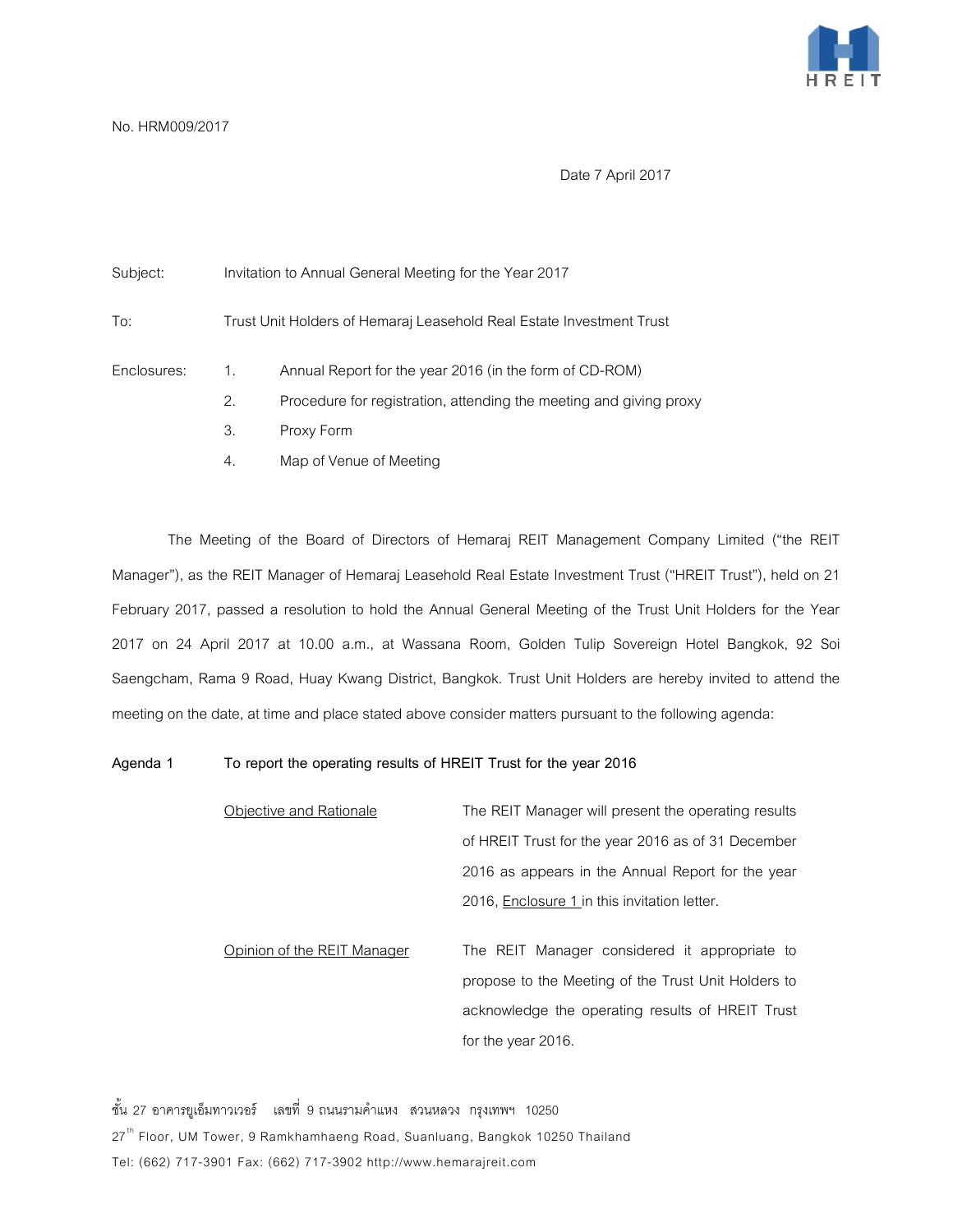

## **Agenda 2 To report the financial statements of HREIT Trust for the period from 21 November to**

**31 December 2016**

Objective and Rationale The REIT Manager prepared HREIT Trust's financial statements in accordance with the accounting standard and audited by the auditors, the detail of which appears in Enclosure 1 in this invitation letter. The significant details are summarized as follows:

## Balance Sheet as of 31 December 2016

HREIT Trust has assets in amount of approximately Baht 8,201.39 million and liabilities in the amount of approximately Baht 2,463.40 million. The net asset value consists of the equity from the Trust Unit Holders and the accrued profits in the amount of Baht 5,693.60 million and Baht 44.38 million respectively.

# Income Statement for the period from 21 November to 31 December 2016

HREIT Trust has income in the amount of approximately Baht 62.33 million and expenses in the amount of Baht 7.44 million. Therefore, HREIT Trust has the net income before financial expense in the amount of Baht 54.88 million. After deducting interest in the amount of approximately Baht 10.50 million, HREIT Trust has the net profit in this period in the amount of approximately Baht 44.38 million from operation.

ชั้น 27 อาคารยูเอ็มทาวเวอร์ เลขที่ 9 ถนนรามคําแหง สวนหลวง กรุงเทพฯ 10250 27<sup>th</sup> Floor, UM Tower, 9 Ramkhamhaeng Road, Suanluang, Bangkok 10250 Thailand Tel: (662) 717-3901 Fax: (662) 717-3902 http://www.hemarajreit.com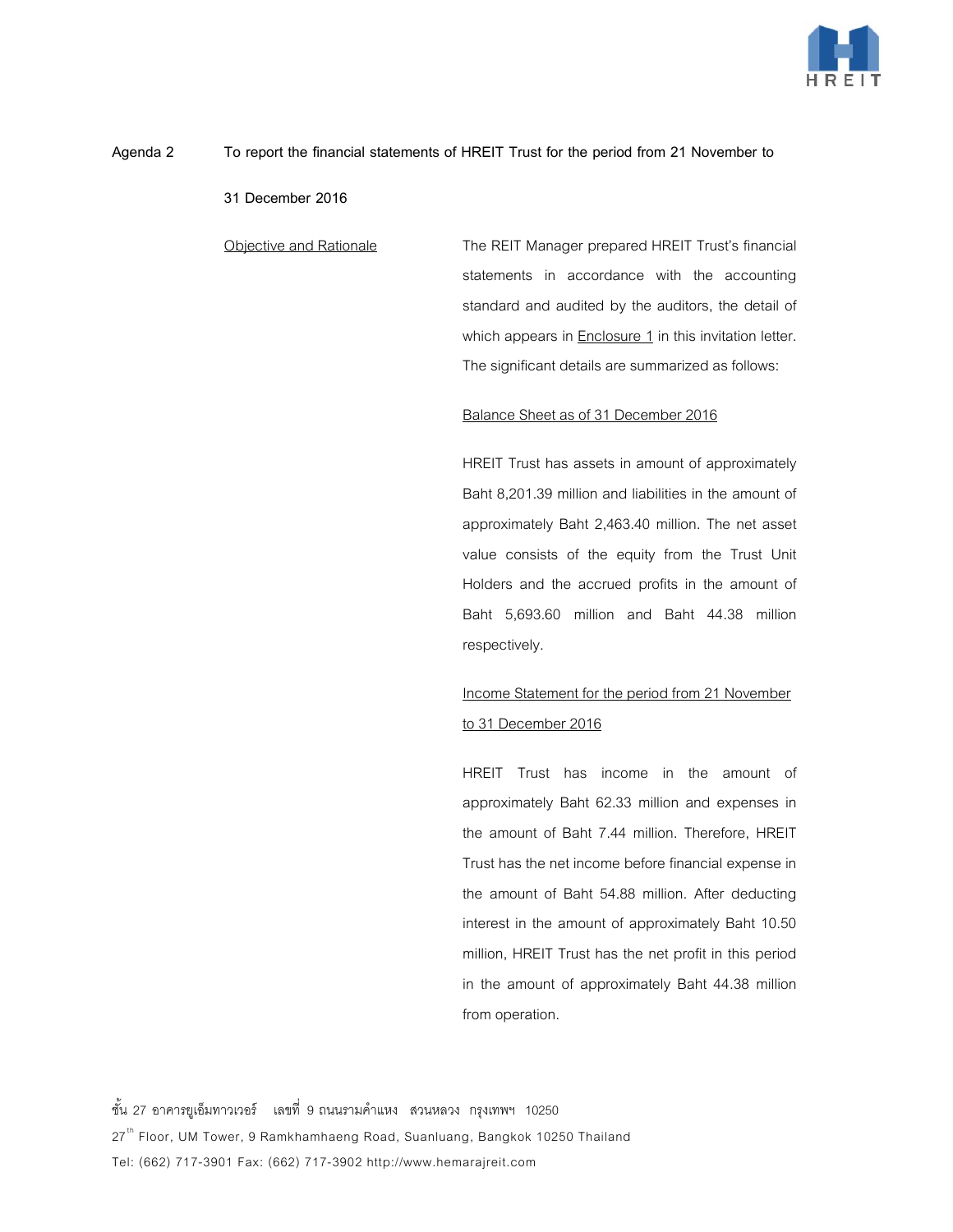

Opinion of the REIT Manager The REIT Manager considered it appropriate to propose to the Meeting of the Trust Unit Holders to acknowledge the financial statements of HREIT Trust for the fiscal year 2016.

## **Agenda 3 To report the appointment of auditors of HREIT Trust for the year 2017**

Objective and Rationale The REIT Manager considered appointing the auditors of HREIT Trust for the year 2017 from Pricewaterhousecoopers ABAS Ltd. ("**Pricewaterhouse**"), namely:

> 1. Mr. Chanchai Chaiprasit, Certified Public Accountant No. 3760, and/or

2. Mr. Paiboon Tunkoon, Certified Public Accountant No. 4298,and/or

3. Ms. Sinsiri Thangsombat, Certified Public Accountant No.7352

Whereby, one of the aforementioned persons shall review and give their opinions to HREIT's financial statements. In case such auditors cannot perform the work, Pricewaterhouse shall provide other certified public accountants in Pricewaterhouse to carry out the work. The remuneration of the auditors for the year 2017 is Baht 1,100,000 (exclusion of expenses). The remuneration is for auditing the annual and quarterly financial statements.

ชั้น 27 อาคารยูเอ็มทาวเวอร์ เลขที่ 9 ถนนรามคําแหง สวนหลวง กรุงเทพฯ 10250 27<sup>th</sup> Floor, UM Tower, 9 Ramkhamhaeng Road, Suanluang, Bangkok 10250 Thailand Tel: (662) 717-3901 Fax: (662) 717-3902 http://www.hemarajreit.com